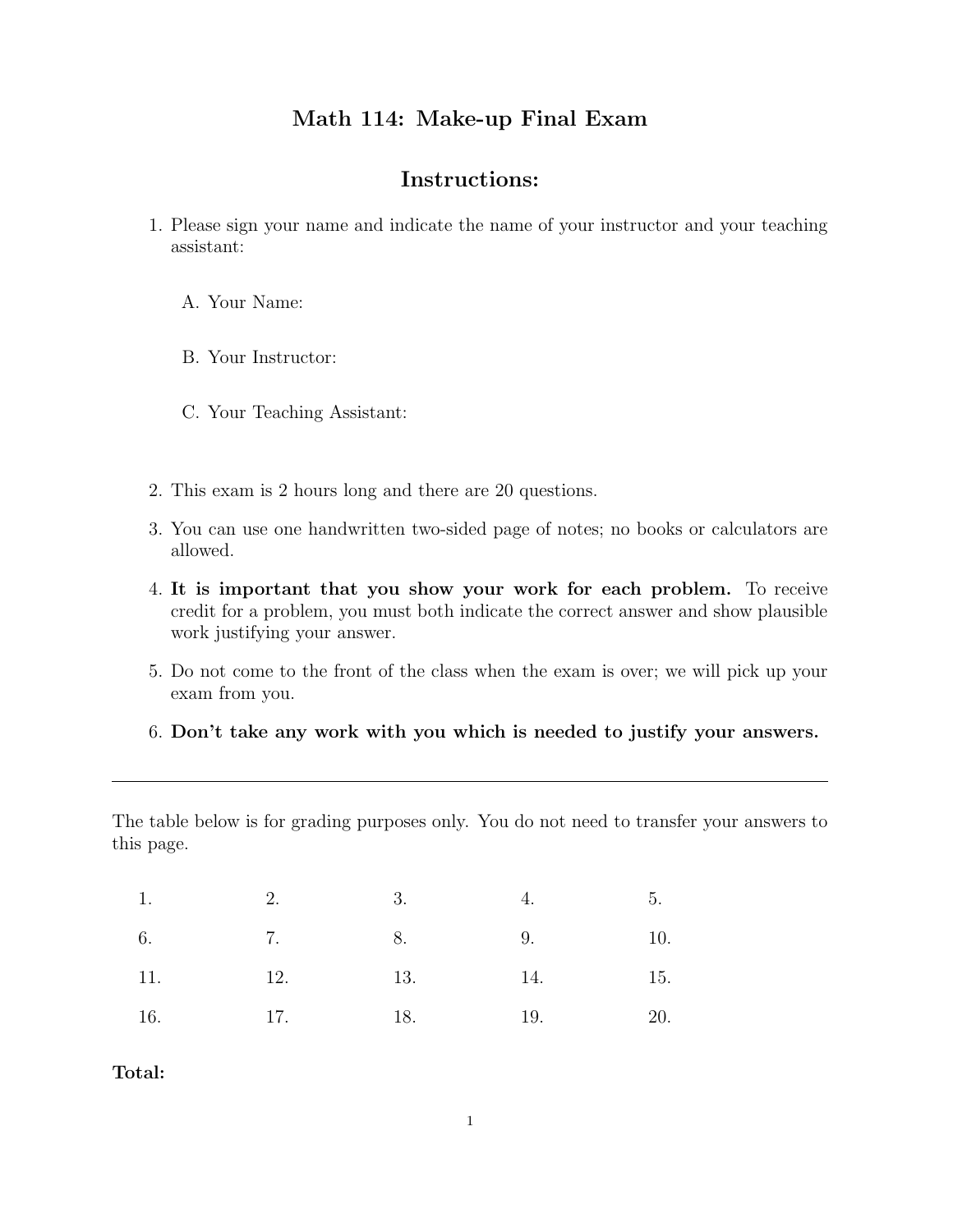(1) Find the length of the arc in  $\mathbb{R}^3$  which is parameterized by the function

|                         | $r(t) = (\frac{t^2}{2}, \frac{2\sqrt{2}t^{5/2}}{5}, \frac{t^3}{3})$ |
|-------------------------|---------------------------------------------------------------------|
| for $0 \le t \le 1$ .   |                                                                     |
| $(A)$ $(2^{3/2} - 1)/2$ | (B) $(2^{3/2} - 1)/3$                                               |
| $(C)$ 1                 | (D) $6/5$                                                           |
| (E) 5/6                 | (F) none of the above                                               |
|                         |                                                                     |

Answer to 1: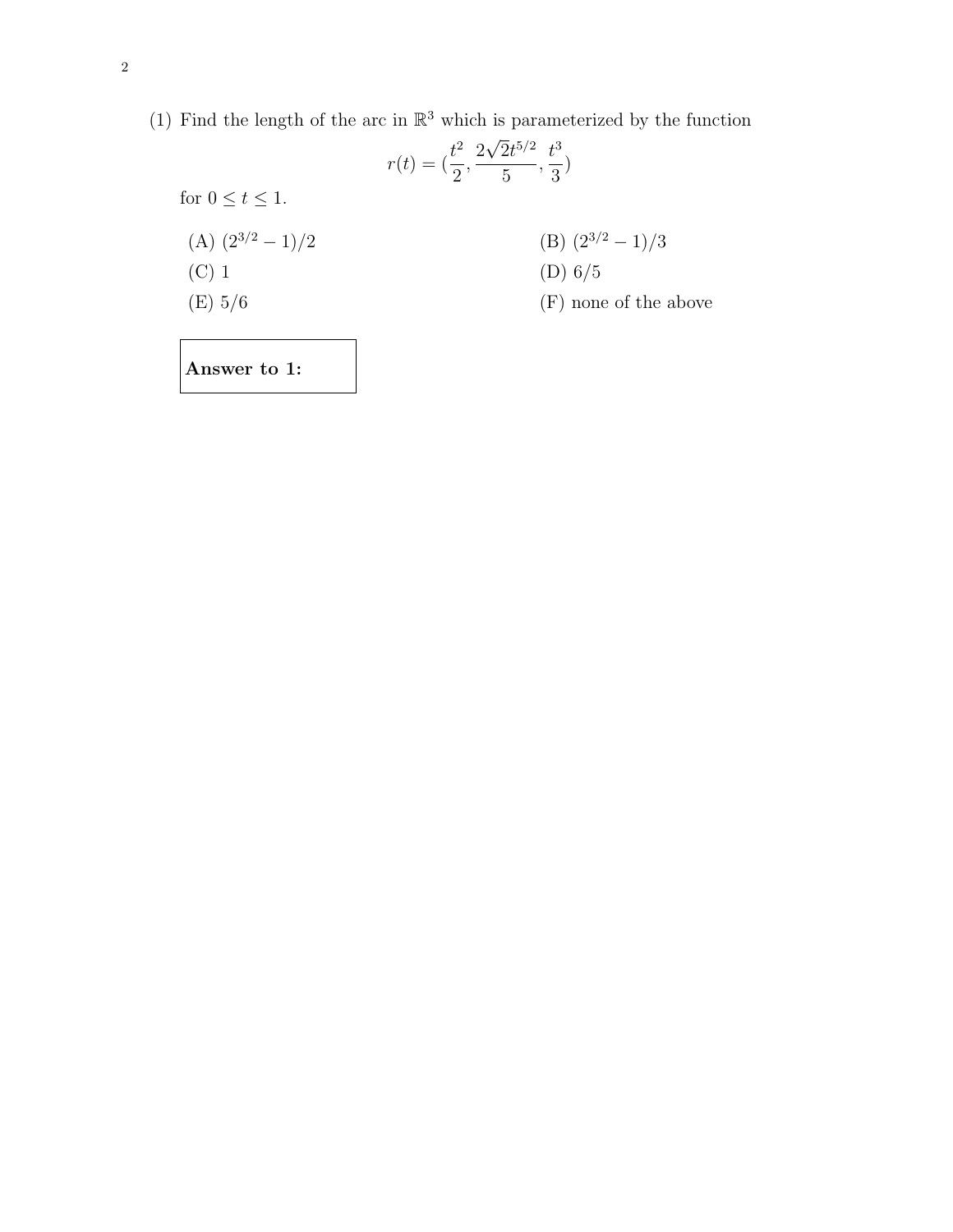(2) Find the area of the parallelogram in  $\mathbb{R}^3$  which is spanned by the vectors  $\vec{A} = \langle 1, 1, 1 \rangle$ and  $\vec{B} = \langle 0, 2, 3 \rangle$ .

| $(A)$ $\sqrt{14}$ | $(B)$ 4               |
|-------------------|-----------------------|
| (C) $\sqrt{12}$   | $(D)$ 5               |
| $(E)$ 3           | (F) none of the above |
|                   |                       |

Answer to 2: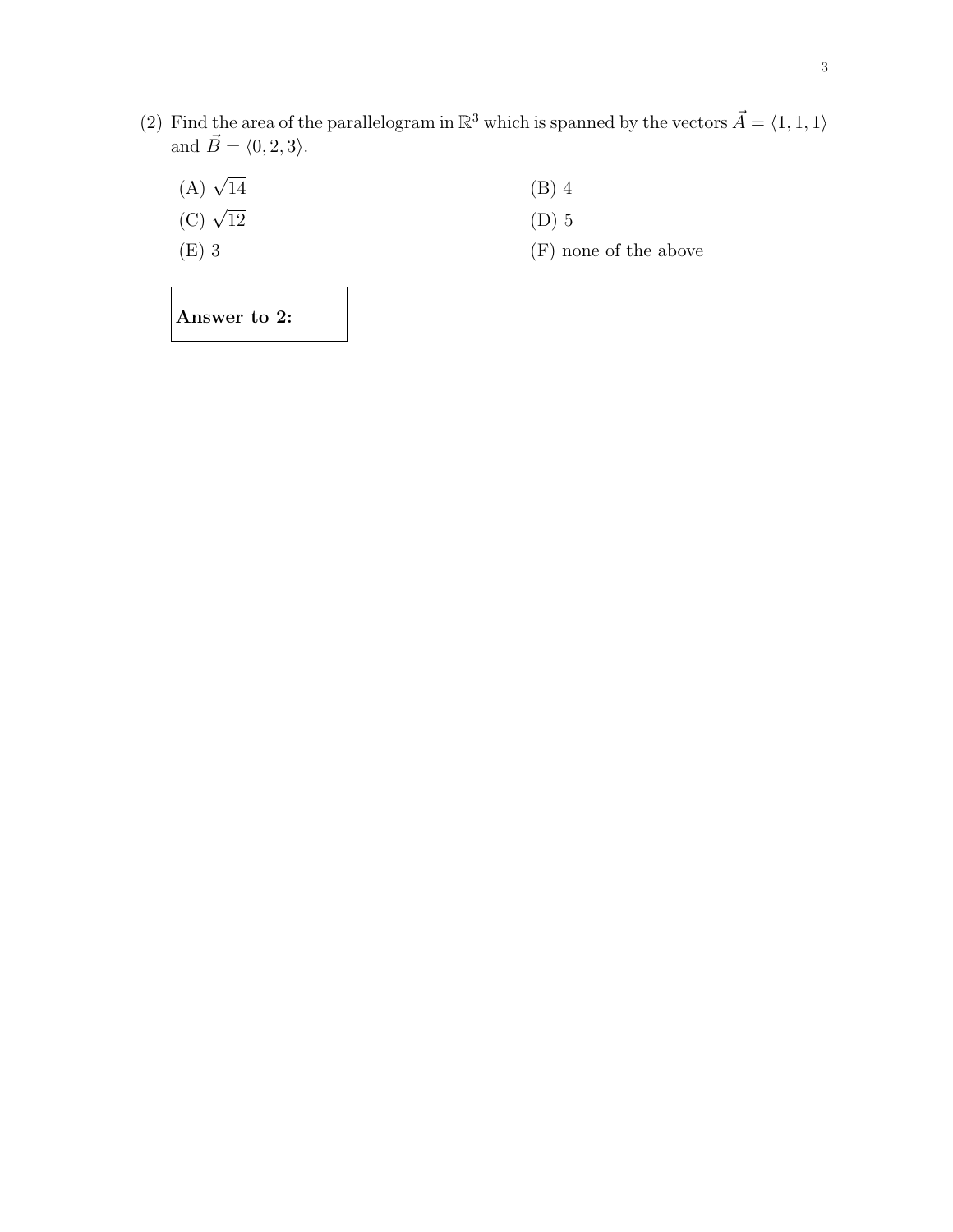- (3) A guest on the Jerry Springer show attempts to evade one of the bouncers by following the path in the x-y plane described by  $r(t) = (x(t), y(t)) = (t^3, t^2)$  for  $-1 \leq t \leq 3$ . What is the maximum length of the acceleration vector of the guest for  $0\leq t\leq 1?$ 
	- $(A)$  40. (B)  $\sqrt{40}$ .
	- (C) 36. (D) 6.

(E) none of the above.

Answer to 3: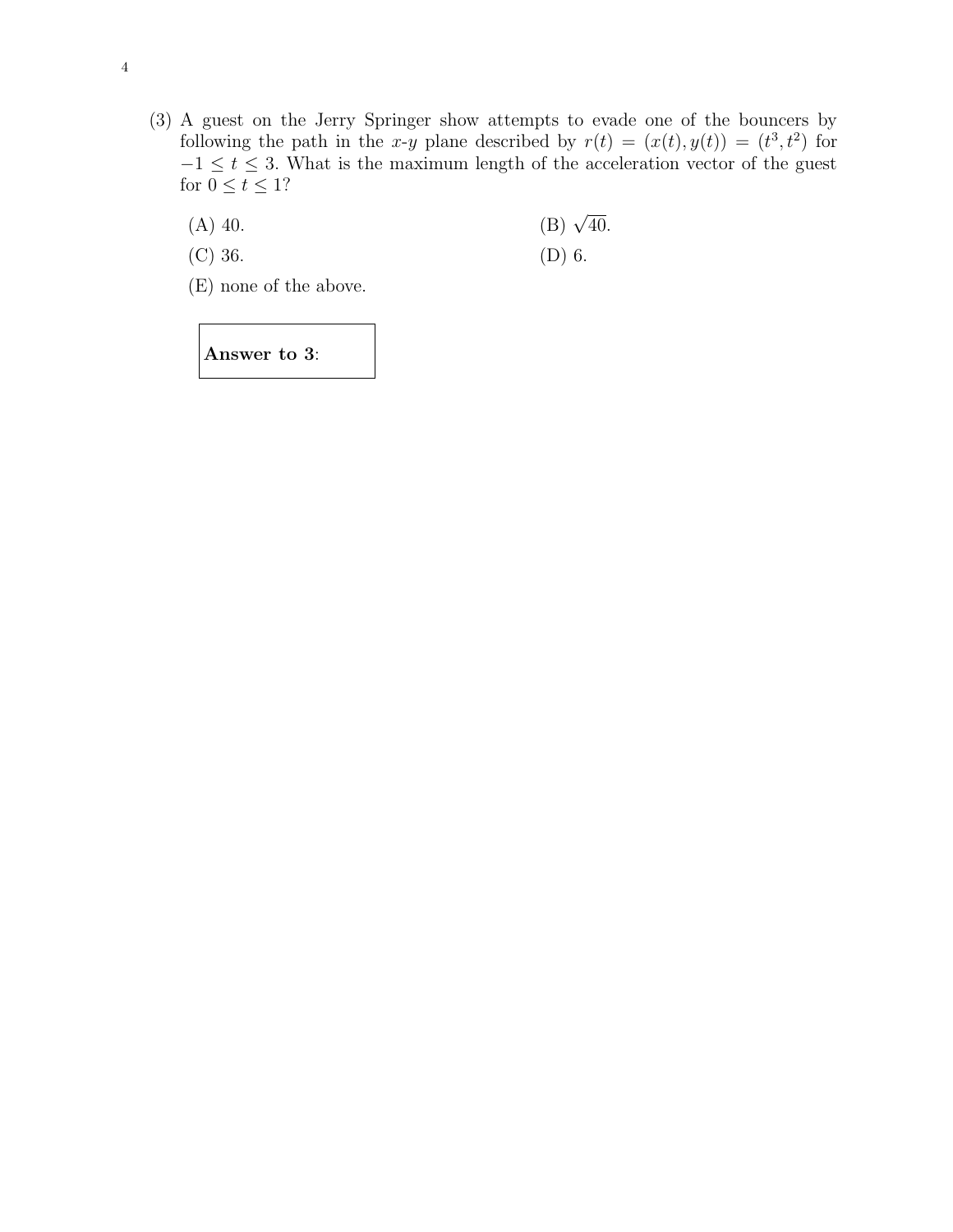- (4) What is the angle between the planes  $x + z = 0$  and  $2x + 2y + z = 0$ ?
	-
	- (C) 30 degrees (D) 90 degrees
	-
	- (A) 0 degrees (B) 60 degrees
		-
	- (E) 45 degrees (F) none of the above.

Answer to 4: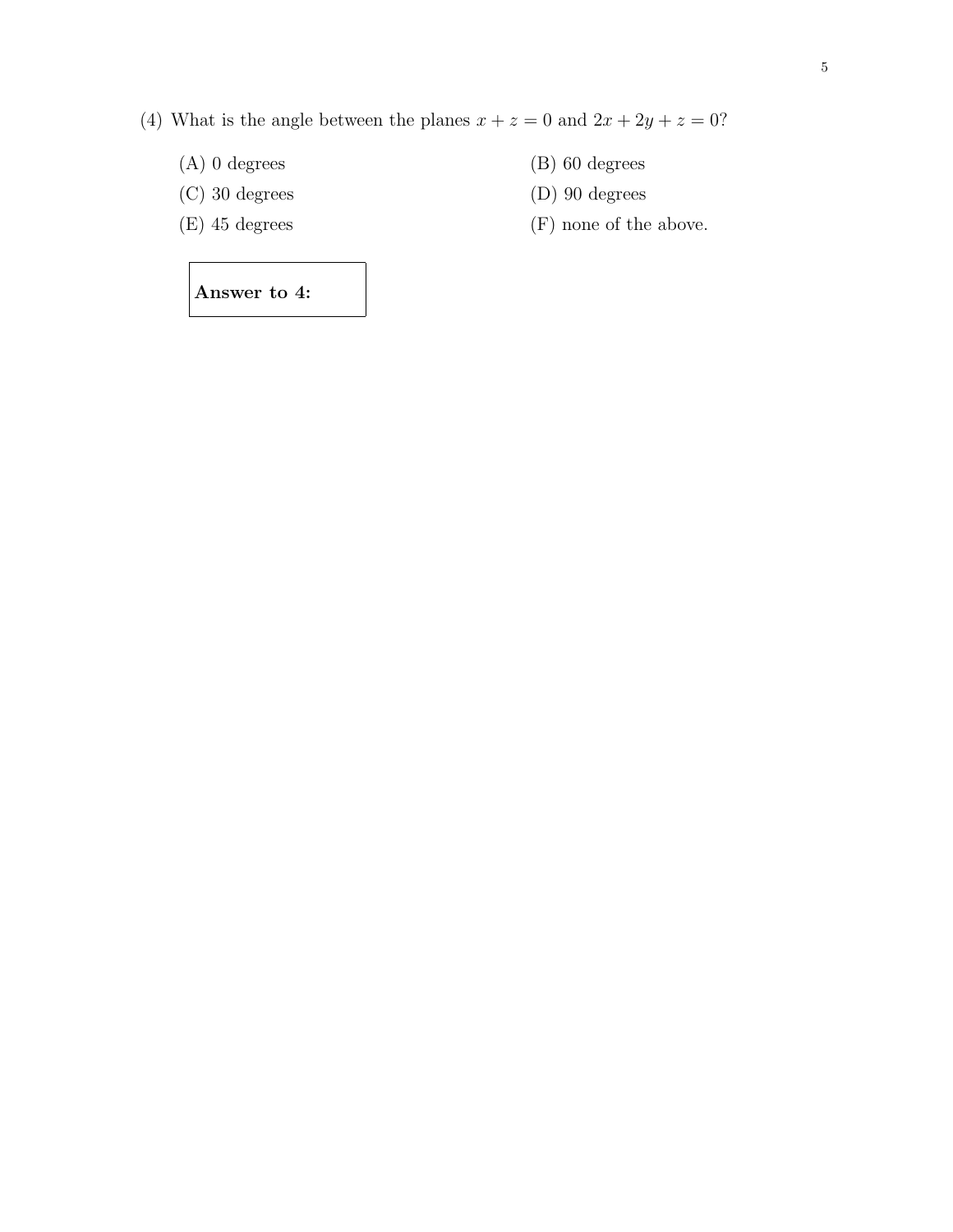| Answer to 5:     |                     |
|------------------|---------------------|
| $(E)$ $\sqrt{6}$ | $(F)$ none of above |
| $(C)$ 3          | $(D)$ 4             |
| $(A)$ 2          | $(B)$ 1             |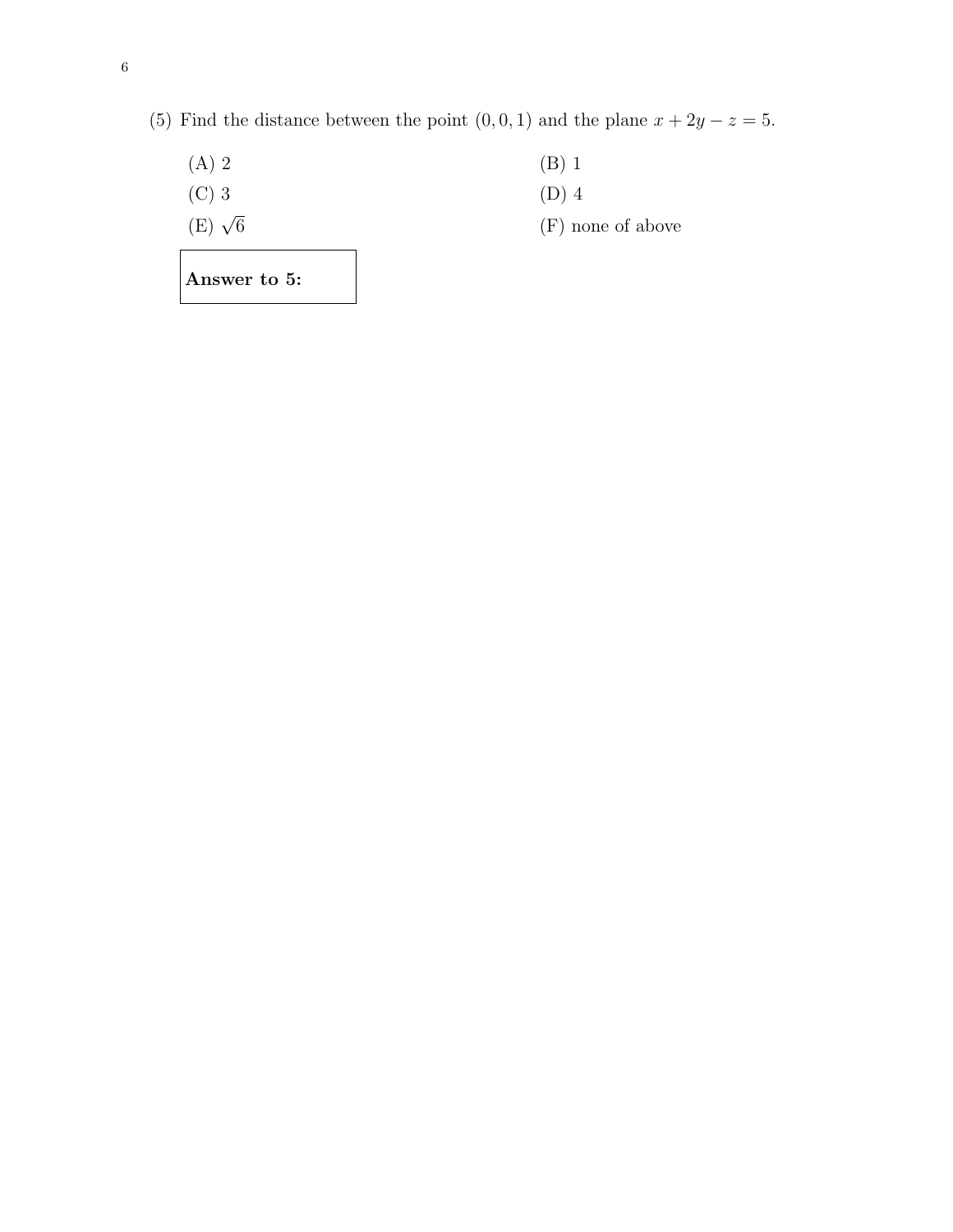$(6)$  Does the limit  $(x,y) \rightarrow (0,0)$  $x^2y^2$  $(x^2+y^2)$ 

- (A) Exists and equals 1. (B) Exists and equals 0.
- (C) The limit is not defined. (D) Exists and equals 2.
- (E) Exists and equals  $1/2$ . (F) None of the above.

## Answer to 6:

- 
- 
-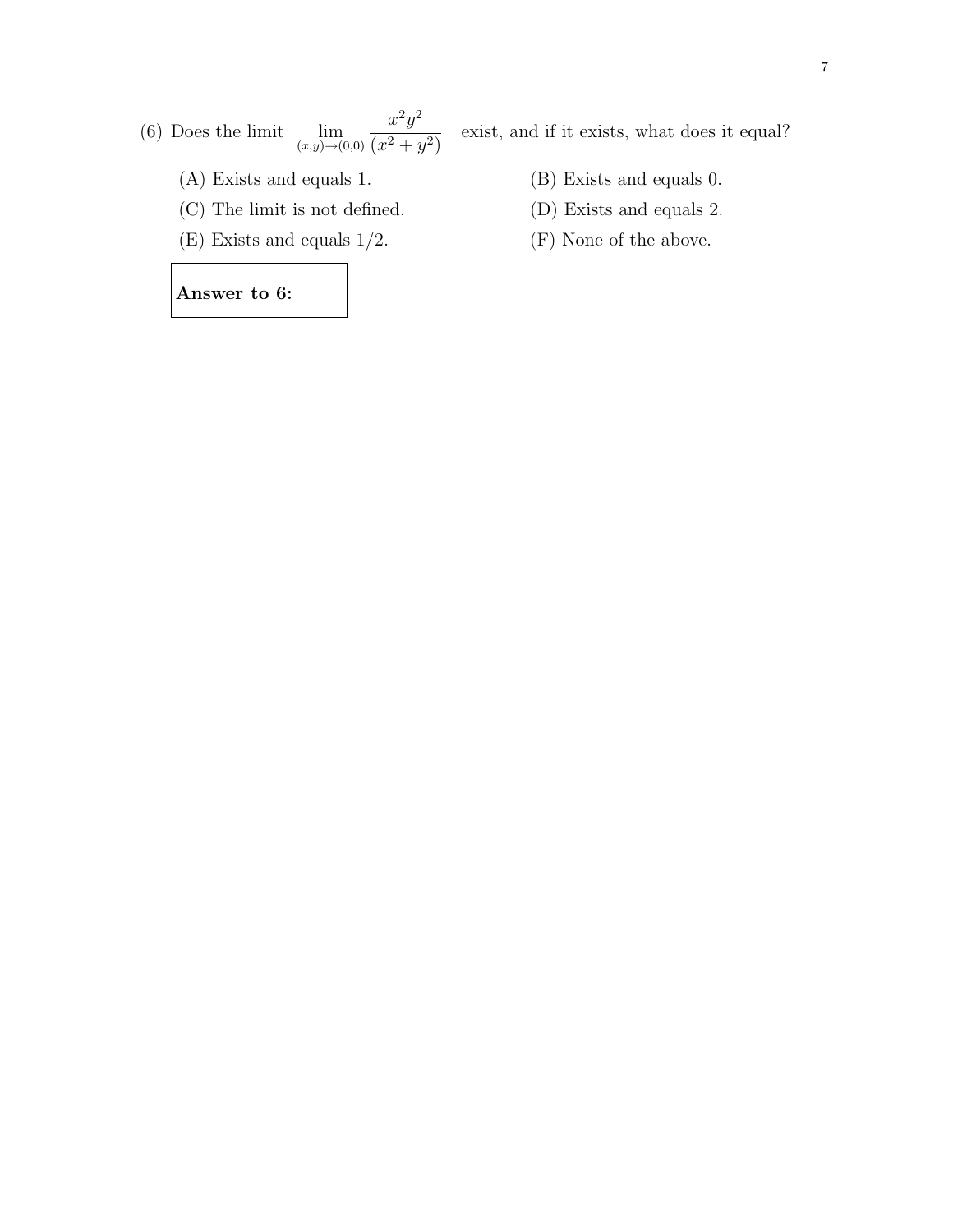- (7) Suppose that the temperature at point  $(x, y)$  in the x-y plane is given by  $f(x, y) =$  $x+2y+3xy$ . Which of the following vectors points in the direction one should move from the point  $(x_0, y_0) = (2, 1)$  in order to <u>increase</u> temperature most rapidly?
	- (A)  $(2, -1)$  (B)  $(-4, -8)$ (C)  $(-1, 2)$  (D)  $(4, 8)$ (E) none of the above

Answer to 7: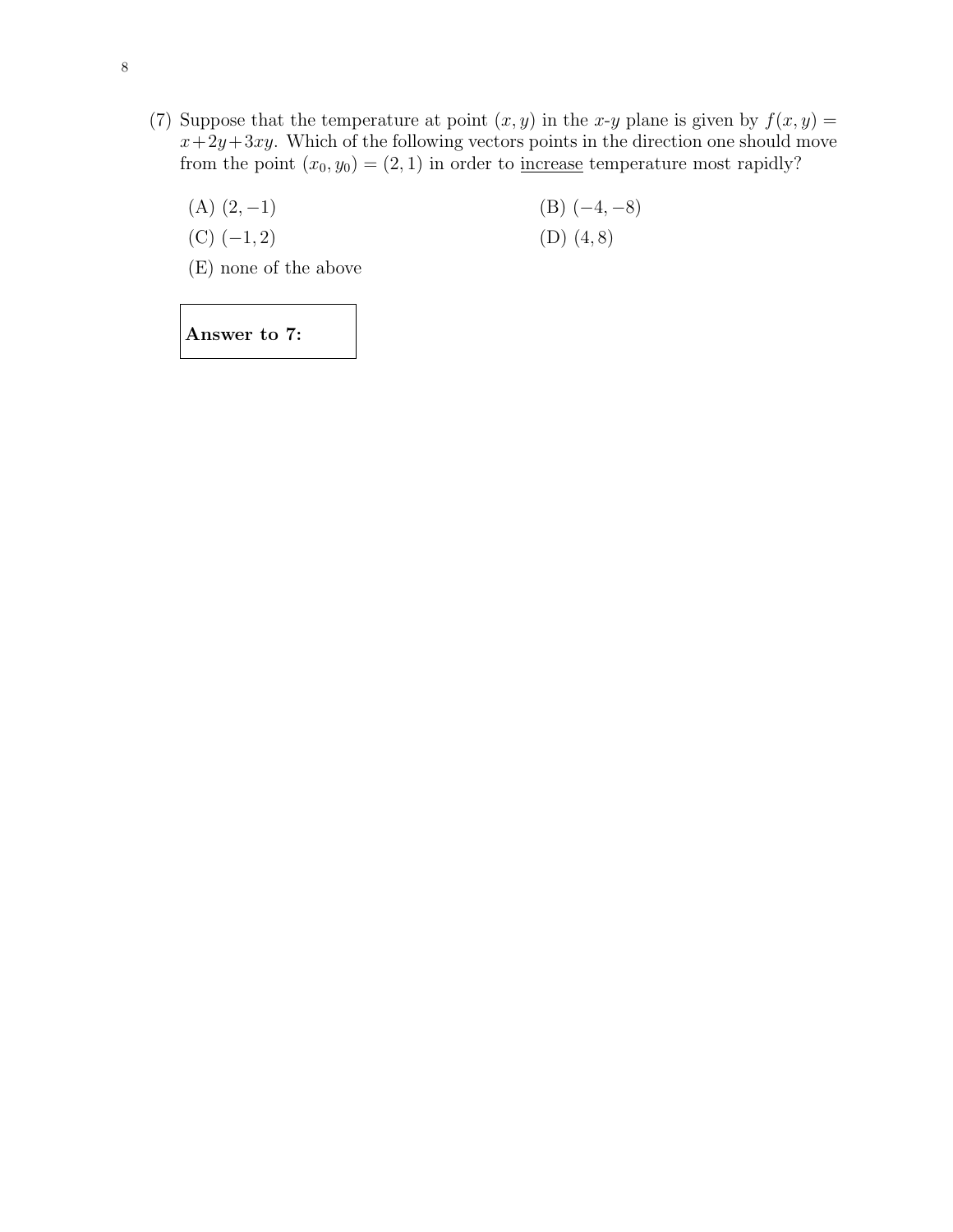(8) Find the most general solution to the differential equation  $xy' - y = x^2 - x$ .

$$
(A) y(x) = x - \ln x + C
$$

(C) 
$$
y(x) = x^2 - x \ln x + Cx + L
$$

(E) 
$$
y(x) = x^2 + x \ln x + Cx
$$

- (A)  $y(x) = x \ln x + C$  (B)  $y(x) = x^2 x \ln x + C$  $2^2 - x \ln x + Cx + D$  (D)  $y(x) = x^2 - x \ln x + Cx$ 
	- $x^2 + x \ln x + Cx$  (F) none of the above

Answer to 8: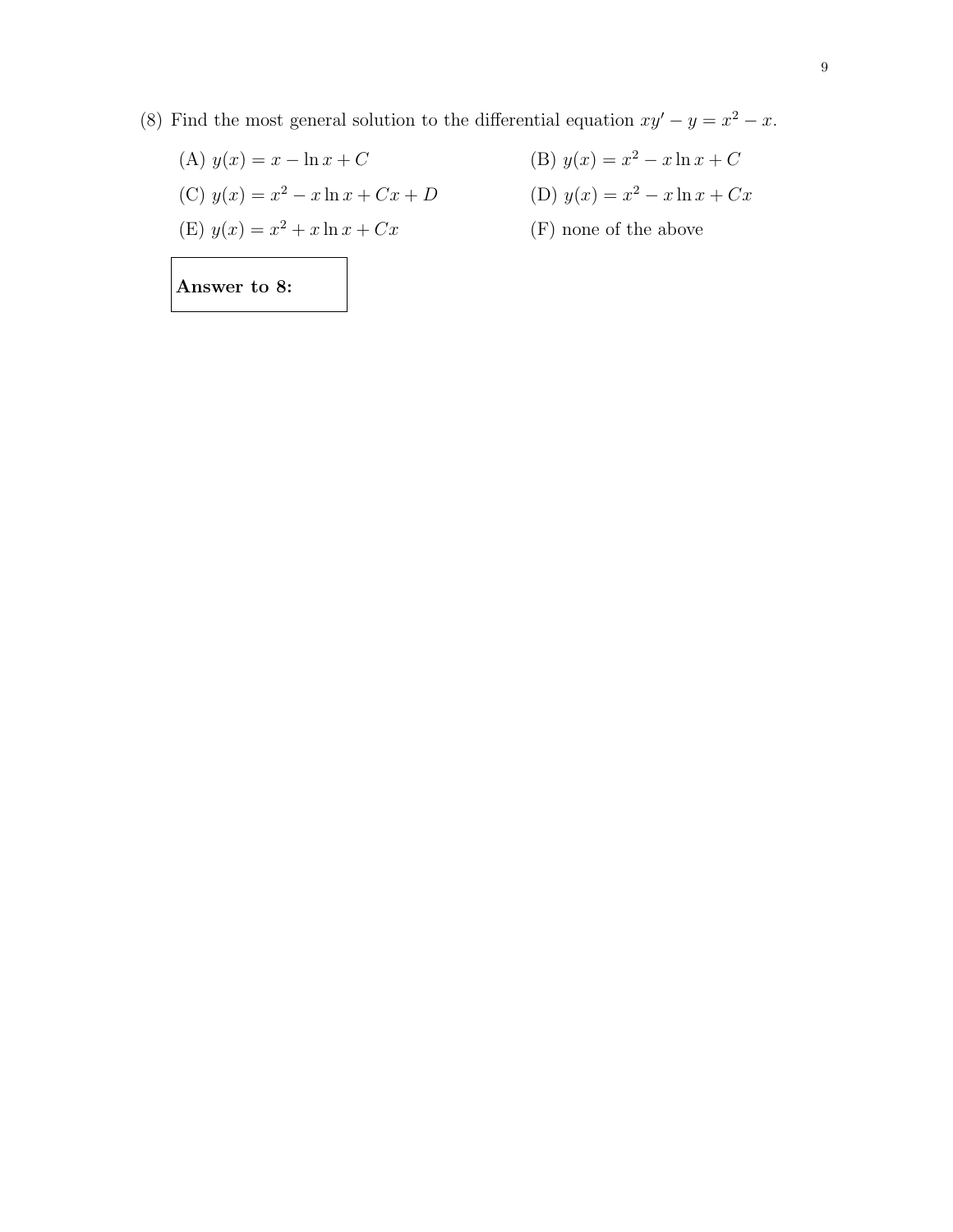- (9) The rate at which a student progresses through a take-home final is proportional to the number of days that have passed since the final was handed out. If the student has finished one eighth of the exam after four days, after how many days (counting from the day on which the exam was handed out) will the student have finished one half of the exam?
	- (A) 5 days (B) 6 days (C) 8 days
		-
	- (D) 10 days (E) 12 days (F) none of the above

Answer to 9: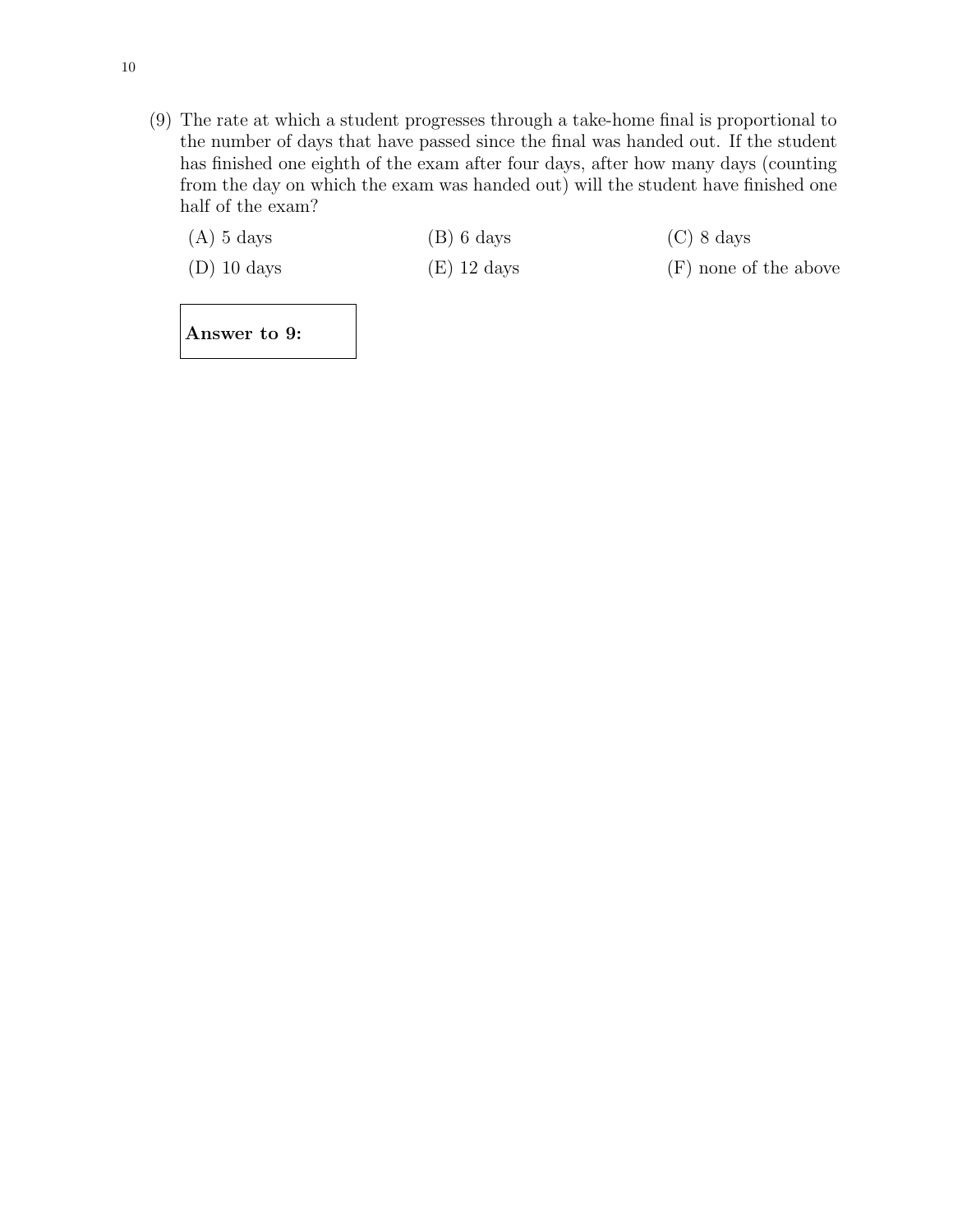- (10) What is the coefficient of  $x^4$  in the power series solution of the differential equation  $y'' - x^2y' = xy$  subject to the initial conditions  $y(0) = 1$  and  $y'(0) = 0$ ?
	- (A) 1 (B)  $-1$  (C) 0  $(D) \frac{1}{c}$ 6  $(E) \frac{1}{16}$ 12 (F) none of the above

Answer to 10: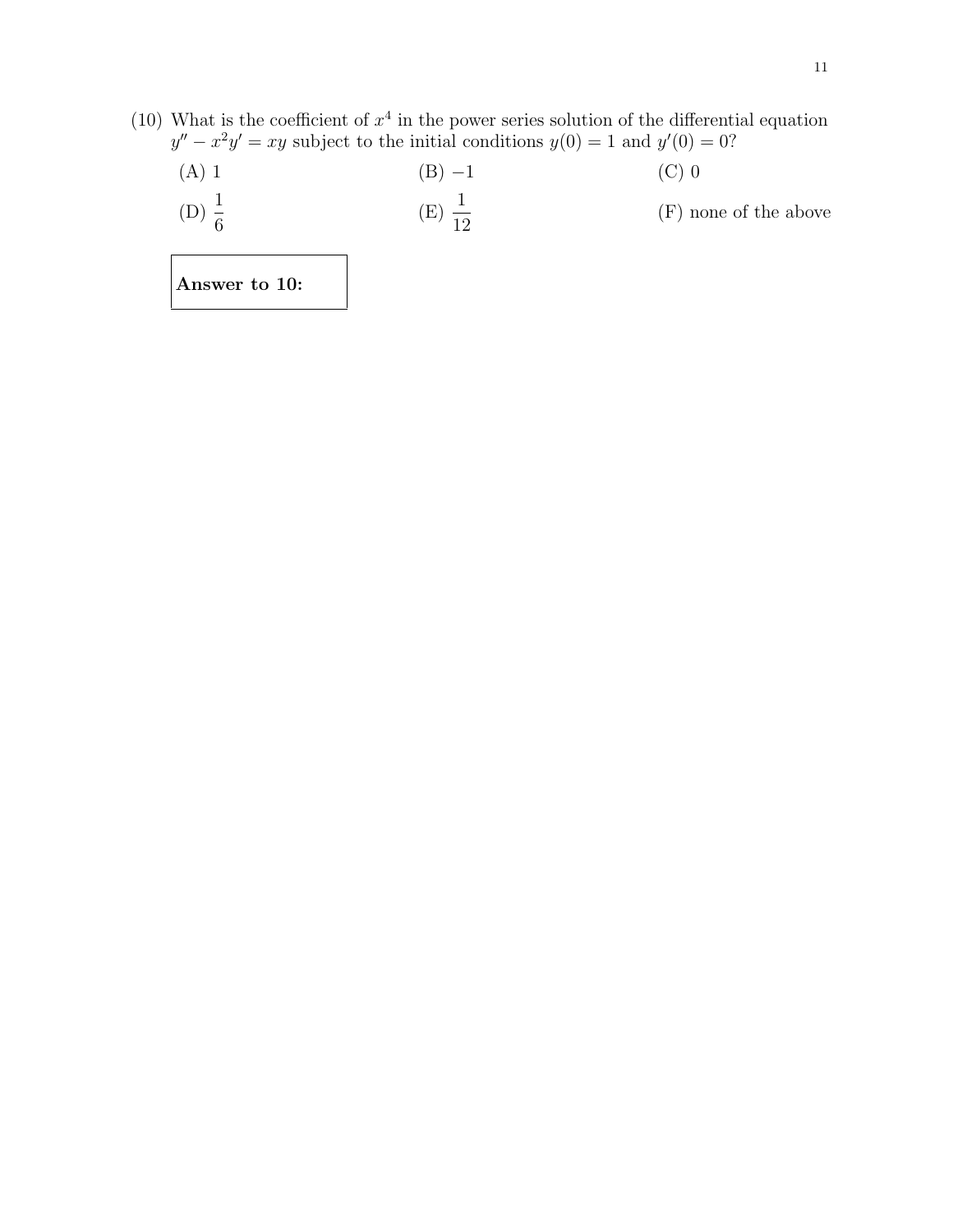(11) If 
$$
y'' = 4y' - 4y + e^x
$$
 and  $y(0) = y'(0) = 1$ , find  $y(1)$ .  
\n(A)  $3e^2 - e$   
\n(B)  $e^2 + 2e - 2$   
\n(C)  $e$   
\n(D)  $-e^2$   
\n(E)  $2e^2 - 2e + 1$   
\n(E) none of the above

Answer to 11: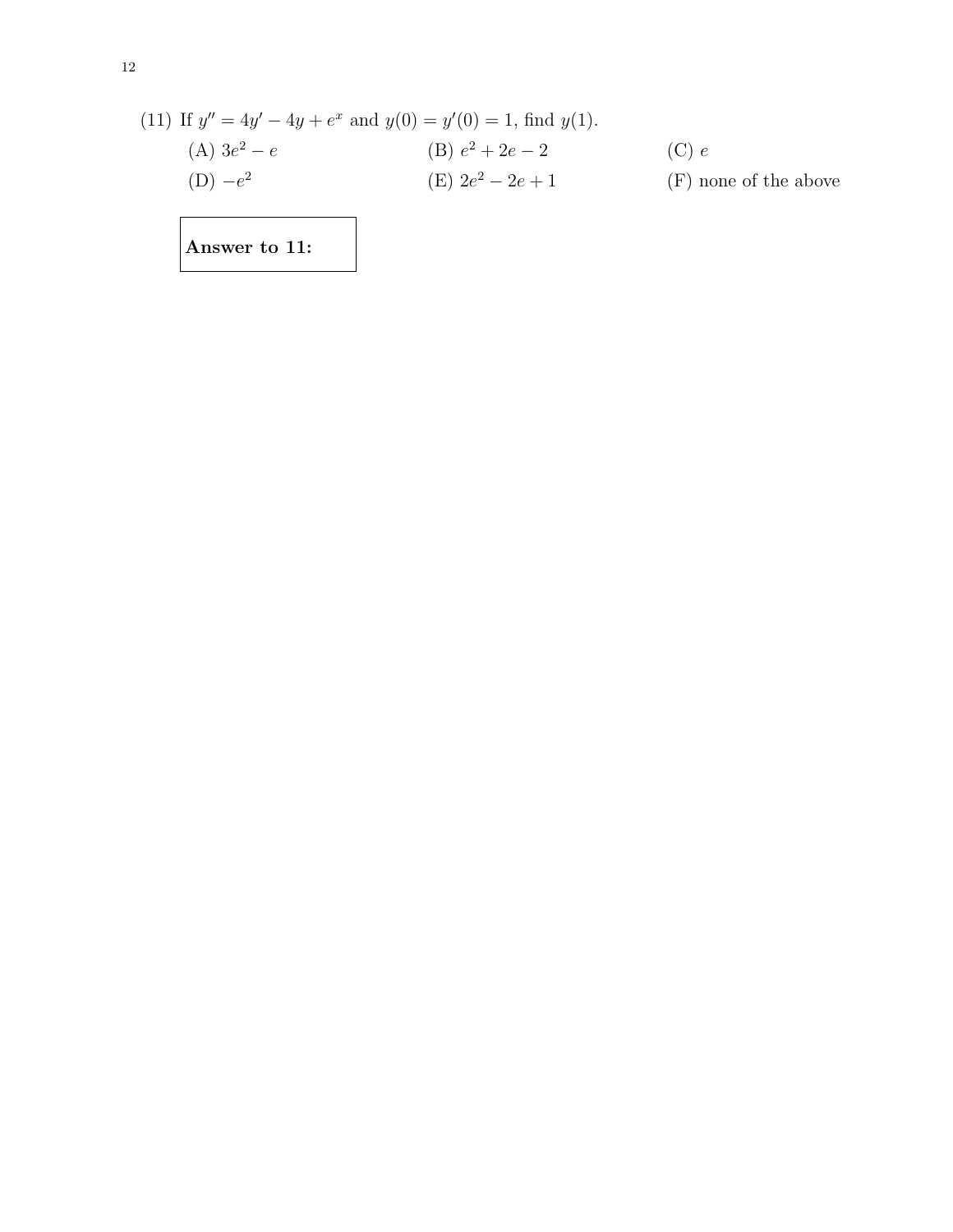(12) Find the minimum and maximum values of the function  $x + 2y - 3z$  on the surface  $x^2 + 2y^2 + 6z^2 = 2.$ 

| $(A)$ 0 and 3                  | $(B)$ -1 and 2 | $(C)$ -1 and 1        |
|--------------------------------|----------------|-----------------------|
| (D) $-\sqrt{3}$ and $\sqrt{3}$ | $(E)$ -3 and 3 | (F) none of the above |

Answer to 12: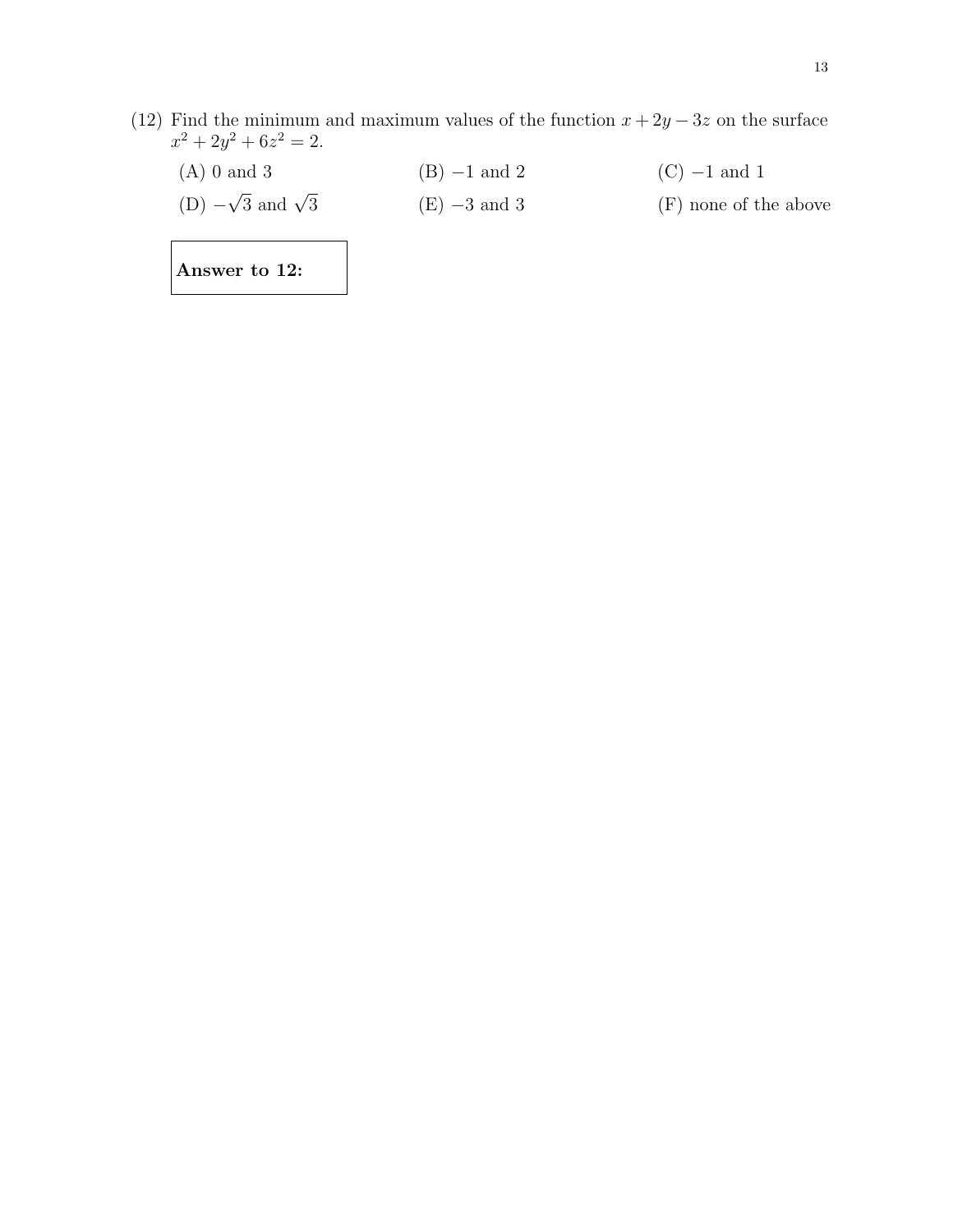(13) Evaluate the following integral by reversing the order of integration:

|              | $\int_0^8 \int_{x^{1/3}}^2 \frac{4}{y^4+1} dy dx.$ |                       |
|--------------|----------------------------------------------------|-----------------------|
| $(A) \ln 17$ | $(B) \ln 15$                                       | $(C) \ln 9$           |
| $(D) \ln 8$  | $(E) \ln 5$                                        | (F) none of the above |
|              |                                                    |                       |

Answer to 13: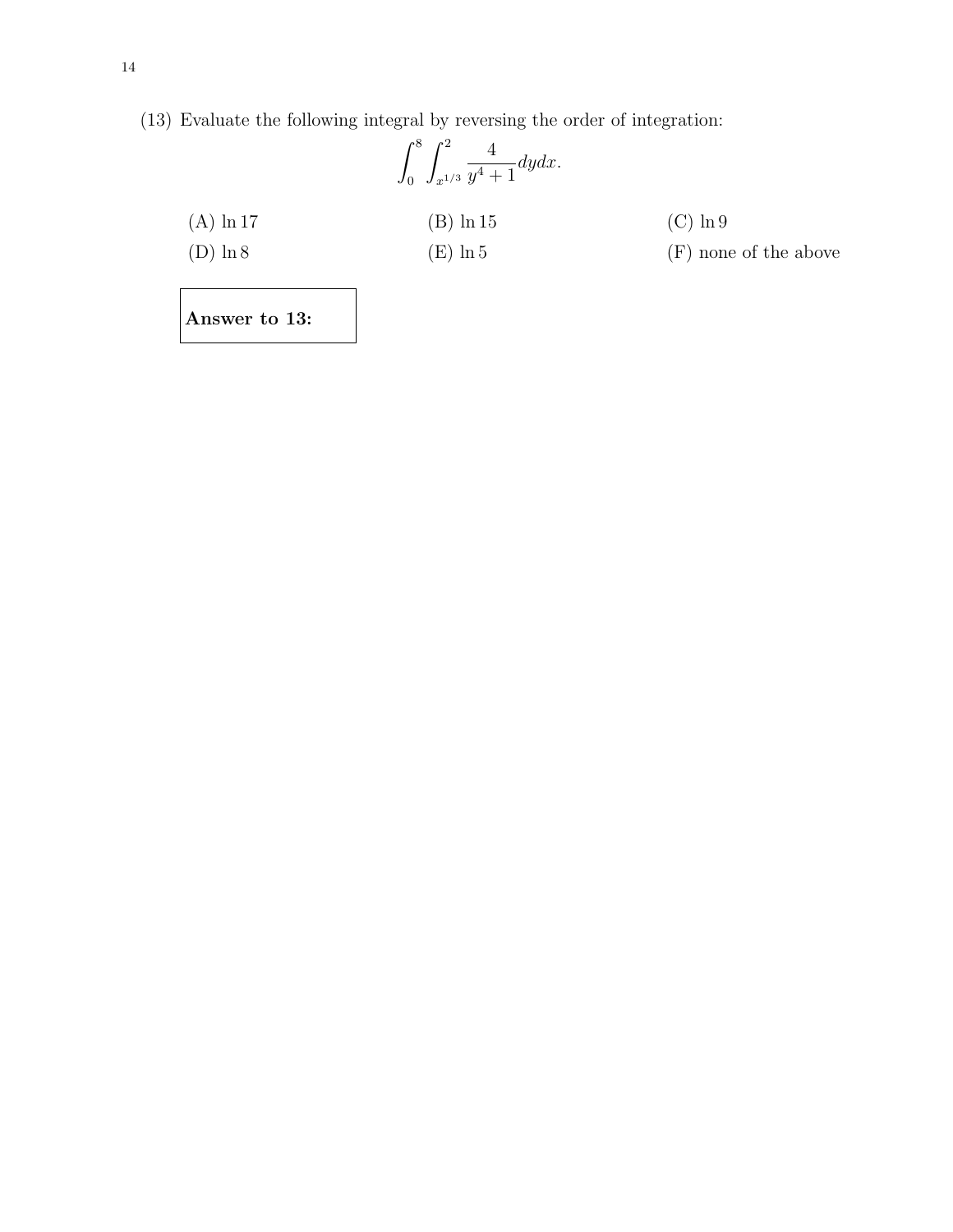(14) Let D be the region inside the circle  $x^2 + y^2 = 1$  which lies above the x-axis and between the lines  $y = x$  and  $y = -x$ . Using polar coordinates, compute the integral:

$$
\iint_D y \ dA.
$$
\n(A)  $\pi/6$ \n(B)  $\pi/12$ \n(C) 1/6\n(D) 1/3\n(E)  $\sqrt{2}/3$ \n(F) none of the above

Answer to 14: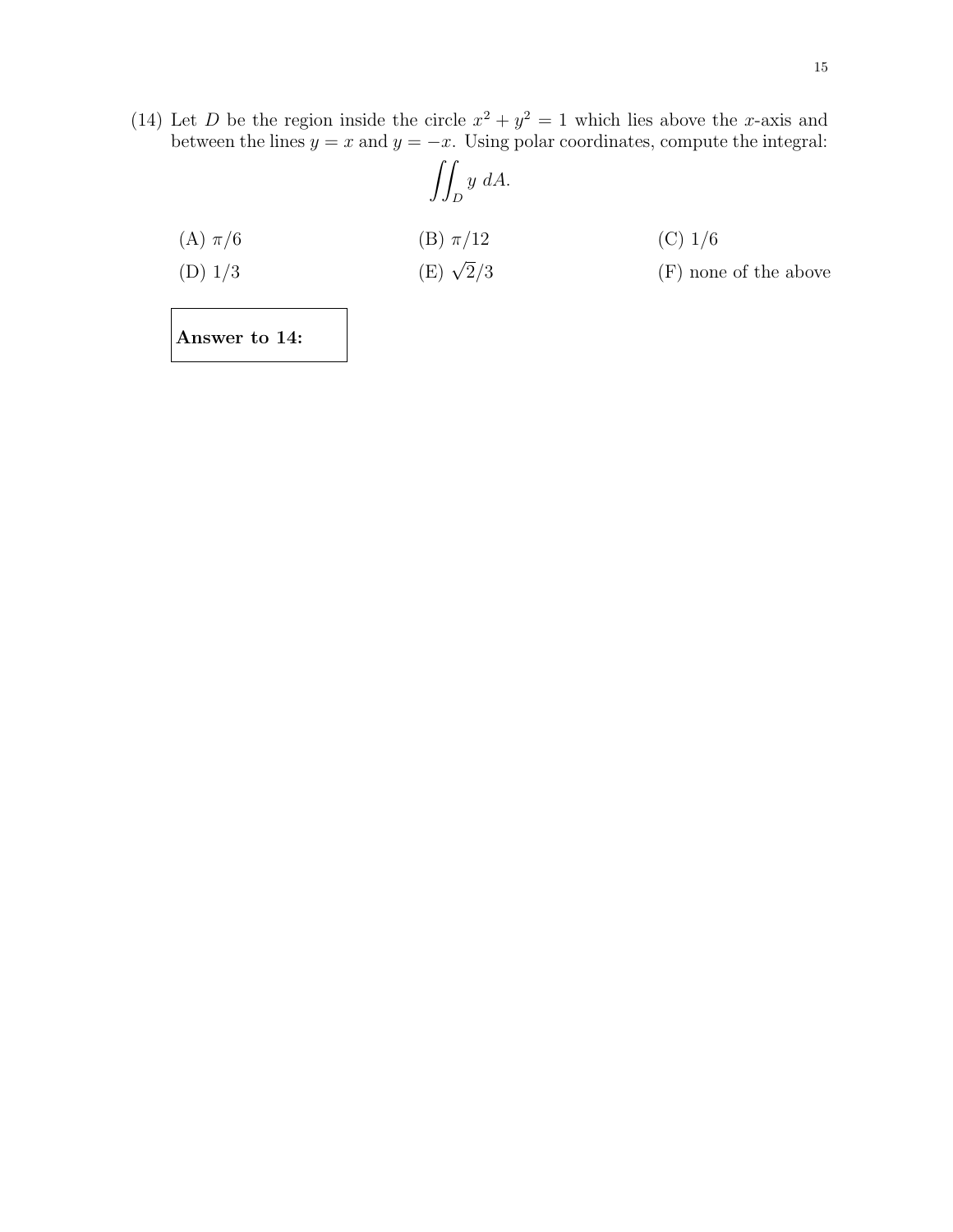(15) The cup of a wine glass has the shape of the region inside the paraboloid  $z =$  $2(x^2 + y^2)$  and under the plane  $z = 2$ . What is the volume of the glass?

| (A) $5\pi/2$ | (B) $7\pi/2$    | $(C)$ $\pi/2$         |
|--------------|-----------------|-----------------------|
| $(D)$ $\pi$  | $(E)$ 3 $\pi/2$ | (F) none of the above |

Answer to 15: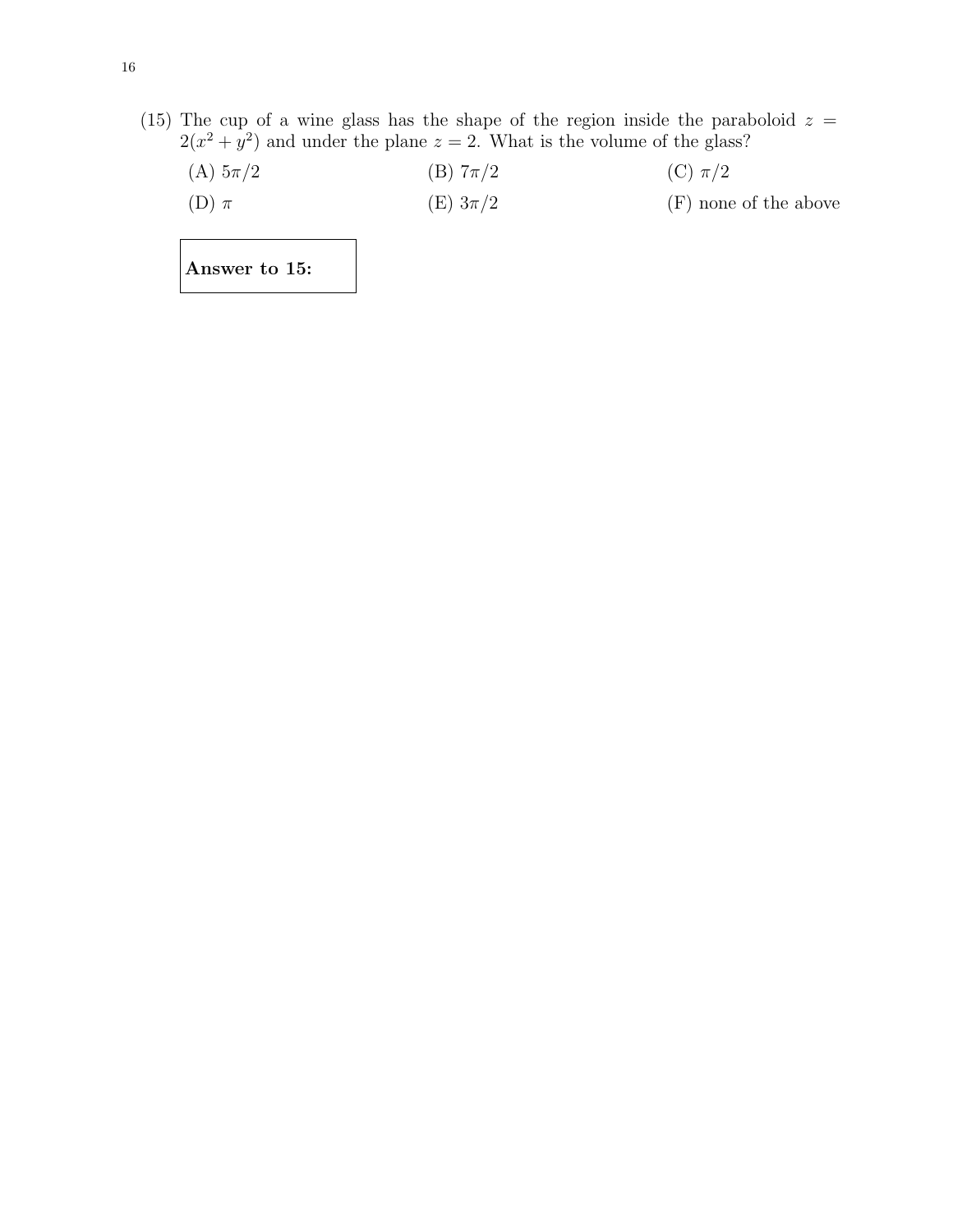- (16) Consider the cone  $z = \sqrt{x^2 + y^2}$ . Find the surface area of the part of the cone which lies between the planes  $z = 1$  and  $z = 2$ .
	- (A)  $\pi$  (B)  $2\pi$  (C)  $3\pi$ (D)  $4\pi$  (E)  $3\pi\sqrt{ }$  $(F)$  none of the above

Answer to 16: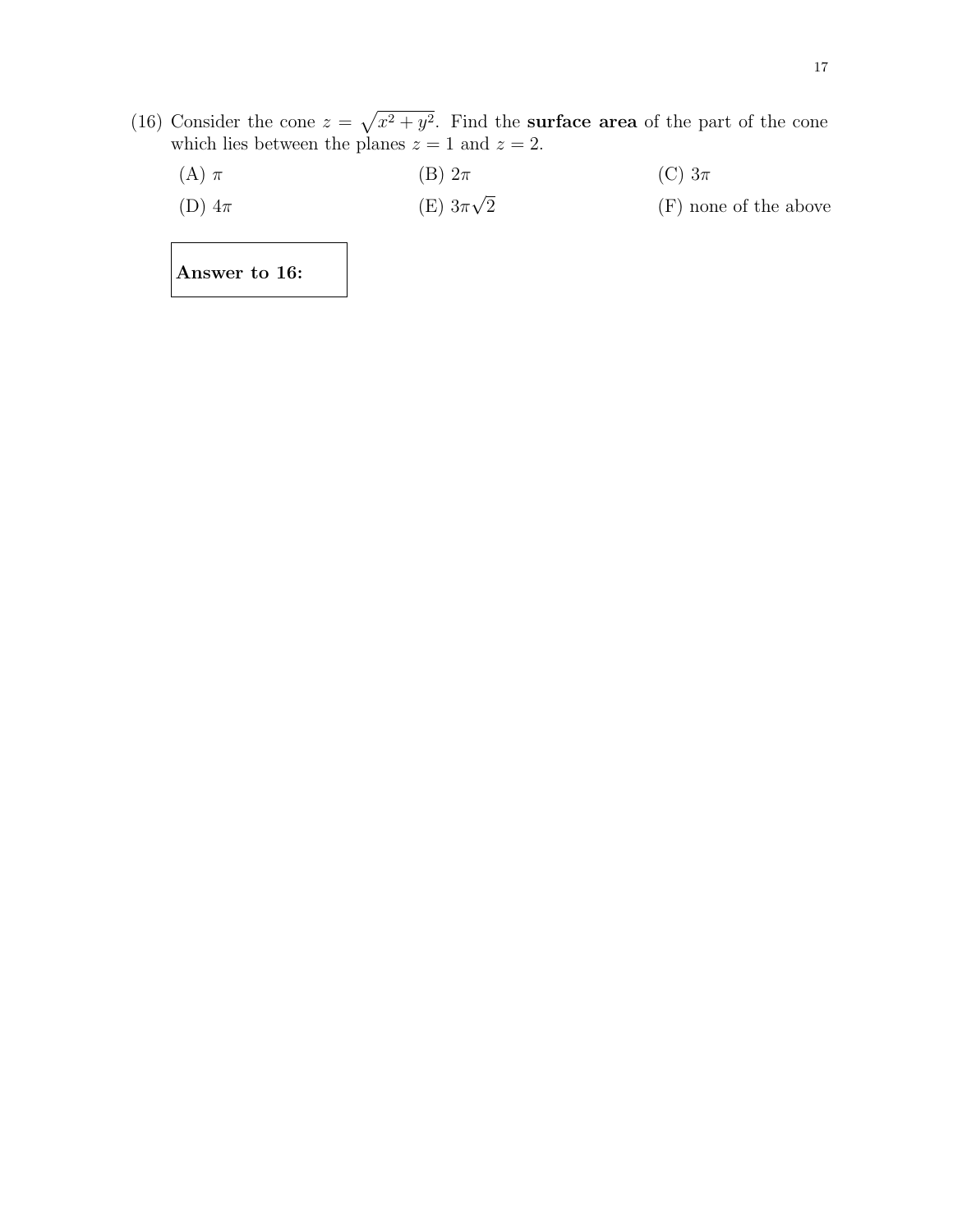(17) Let D be the region inside the sphere  $x^2 + y^2 + z^2 = 4$ , located above the plane  $z = 0$  and under the cone  $z = \sqrt{x^2 + y^2}$ . Which of the following integrals expresses the volume of  $D$ ?

(A) 
$$
\int_0^{2\pi} \int_{\pi/4}^{\pi/2} \int_0^2 \rho^2 \sin \phi \, d\rho \, d\phi \, d\theta
$$
 (B)  $\int_0^{2\pi}$   
\n(C)  $\int_0^{2\pi} \int_0^1 \int_0^r r \, dz \, dr \, d\theta$  (D)  $\int_0^{2\pi}$   
\n(E)  $\int_{-2}^2 \int_{-\sqrt{4-x^2}}^{\sqrt{4-x^2}} \int_0^{\sqrt{4-x^2-y^2}} 1 \, dz \, dy \, dx$  (F) none

0  $\int_0^{\pi/4}$  $\boldsymbol{0}$  $\int_0^2$ 0  $\rho^2 \sin \phi \ d\rho \ d\phi \ d\theta$  $\boldsymbol{0}$  $\int_0^2$ 0  $\int_0^r$ 0 r dz dr dθ

 $(F)$  none of the above

Answer to 17: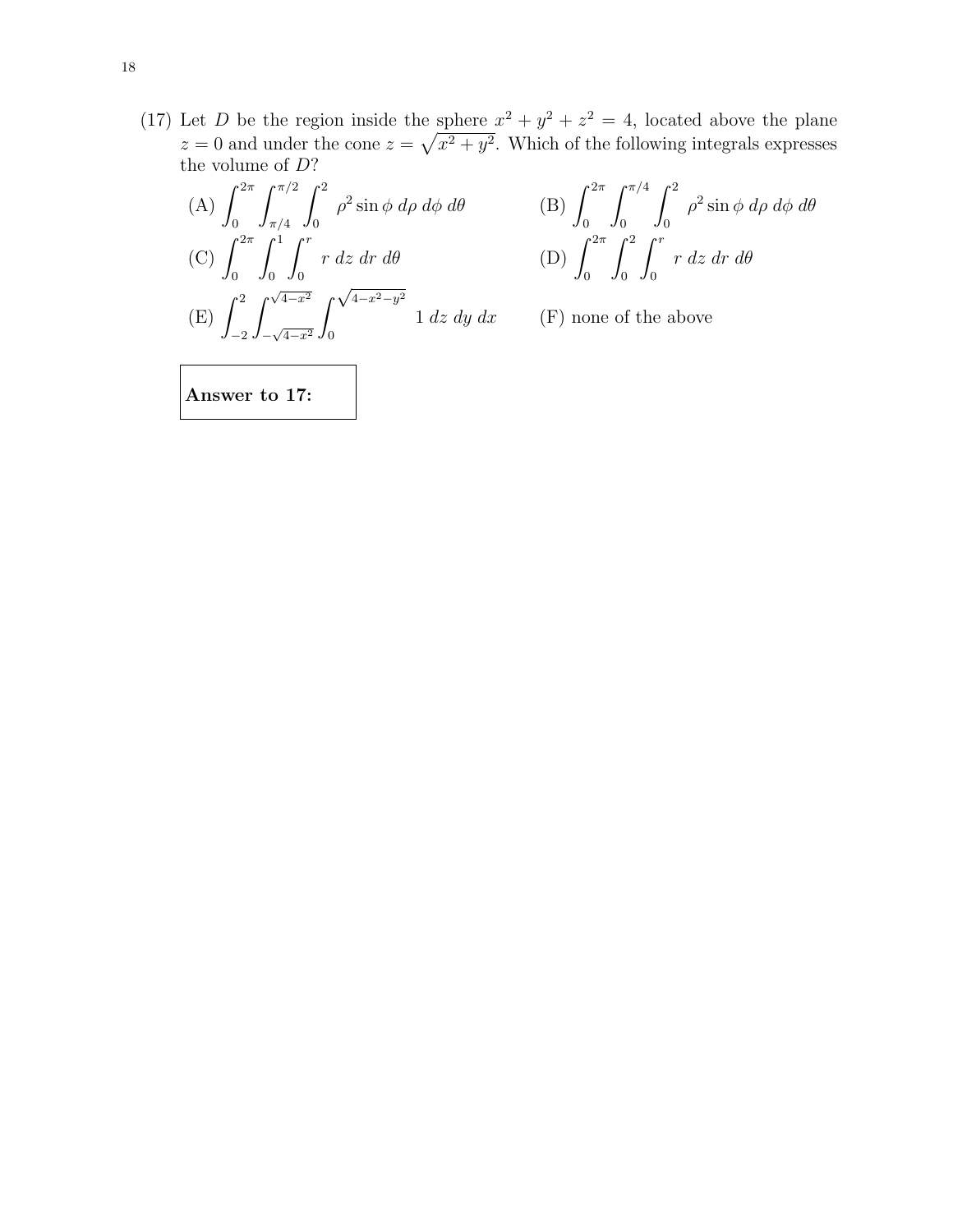(18) The function  $f(x, y) = 3x^2 + y^2 + 4xy - 2x$  has:

- (A) one critical point: a local max
- (B) one critical point: a local min
- (C) one critical point: a saddle point
- (D) two critical points: a local max and a local min
- (E) two critical points: a local min and a saddle point
- (F) none of the above

Answer to 18: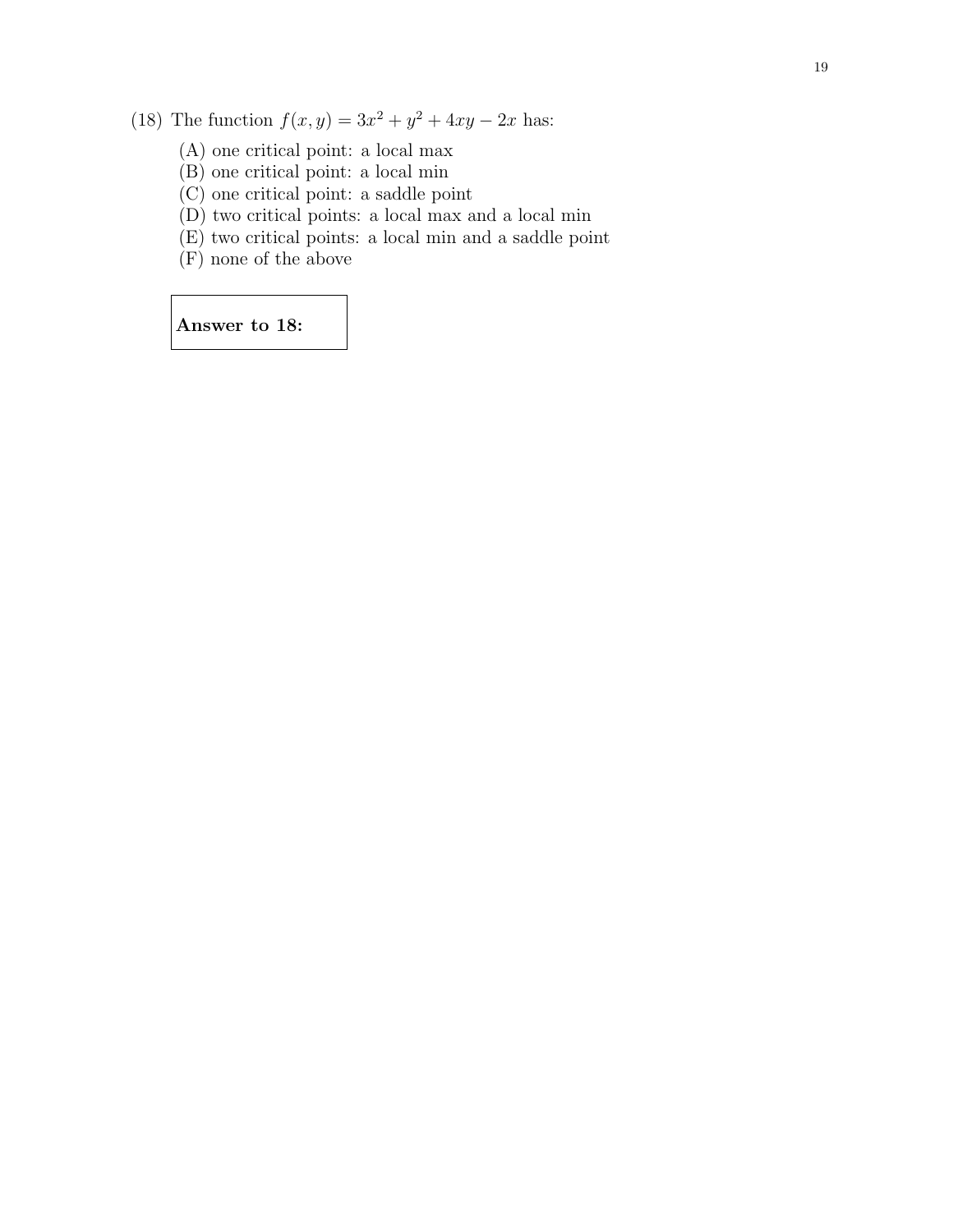(19) Find the equation of the tangent plane to the surface  $x - z^3 = 1$  at the point  $(0, 1, -1)$ .

| Answer to 19:        |                      |                       |
|----------------------|----------------------|-----------------------|
| (D) $x - 3y - 3 = 0$ | (E) $x + y - 3z = 4$ | (F) none of the above |
| (A) $x - 3z - 3 = 0$ | (B) $x + 3z + 3 = 0$ | (C) $y-3z-4=0$        |